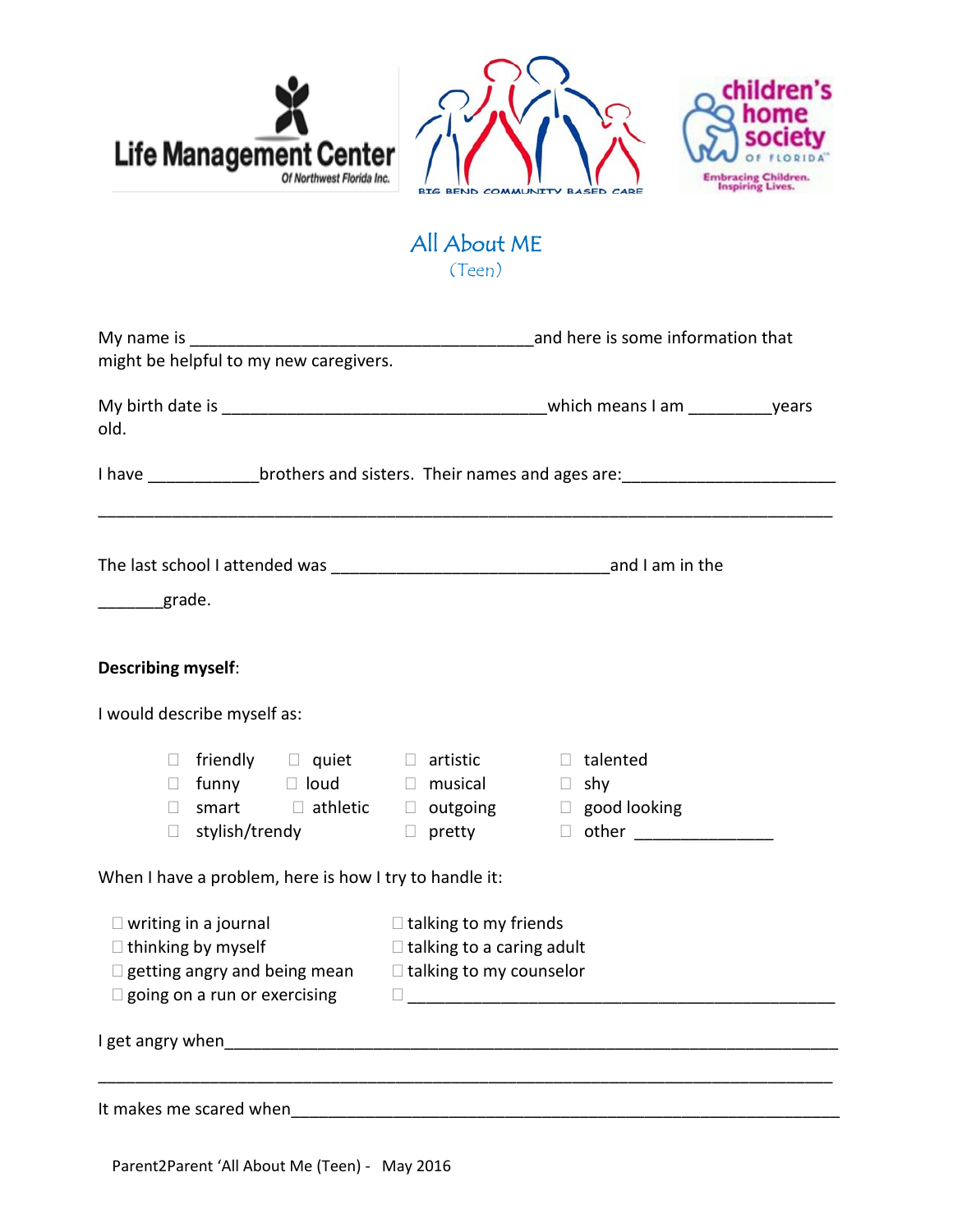

| <b>Favorites:</b>                                       |       |  |
|---------------------------------------------------------|-------|--|
|                                                         |       |  |
| Least favorite subject at school                        |       |  |
| Favorite kind of music<br><u>Favorite</u> kind of music |       |  |
|                                                         | Book: |  |

| Things I like to do: | Love to do | Like to do | Want to learn how |
|----------------------|------------|------------|-------------------|
|                      | L          | ×.         | L                 |
|                      | L          |            | L                 |
|                      |            |            |                   |
|                      |            |            |                   |

I have these hobbies:  $\blacksquare$ 

□ I need some help finding some hobbies.

## **Living with me:**

If it were up to me you would find my room:

 $\square$  Messy  $\square$  Clean  $\square$  Somewhere in between

Chores and help around the house that I am pretty good at: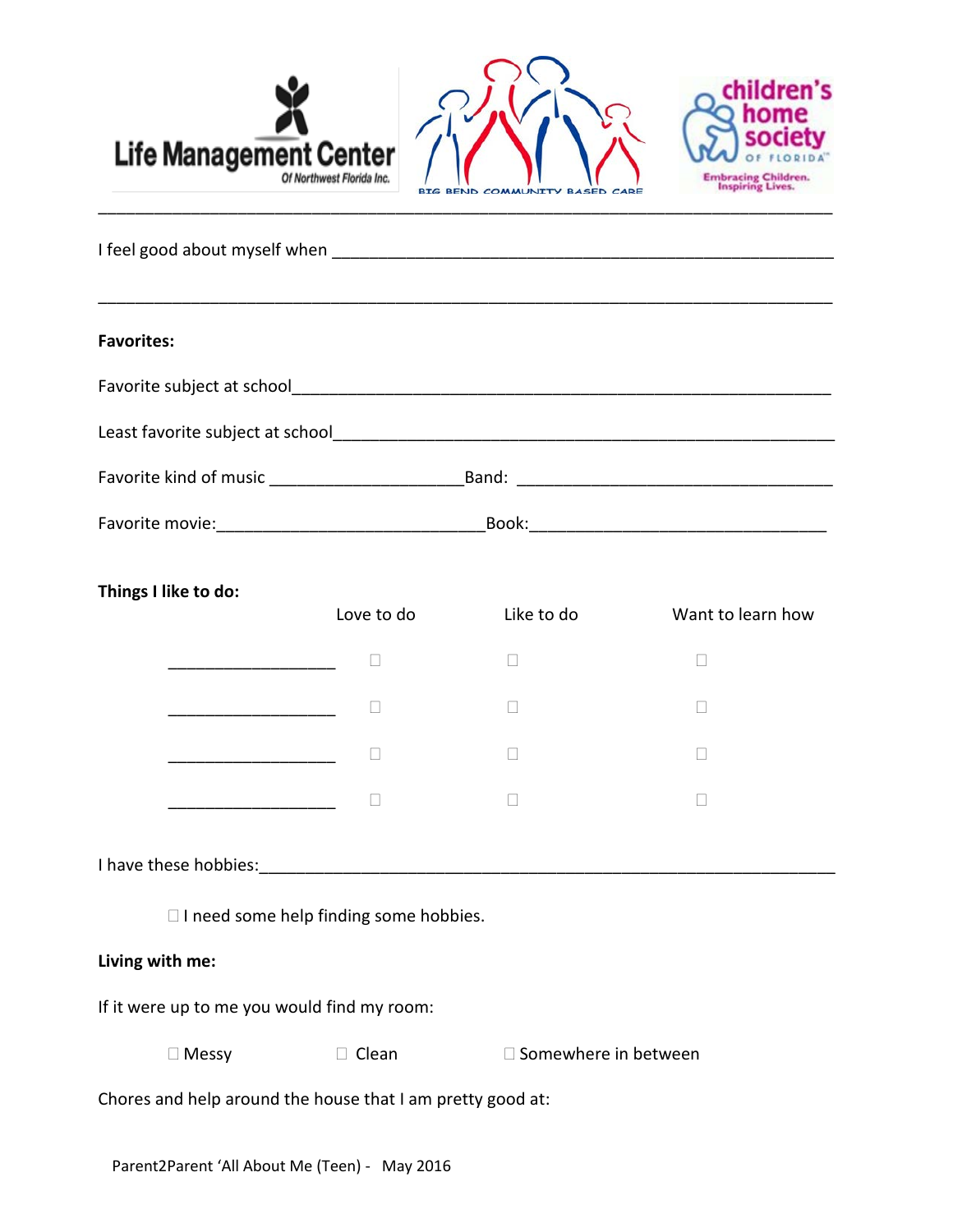| <b>Life Management Center</b><br>Of Northwest Florida Inc. |                                                | children's<br>home<br><b>SOCIEty</b><br><b>Embracing Children.</b><br><b>Inspiring Lives.</b> |
|------------------------------------------------------------|------------------------------------------------|-----------------------------------------------------------------------------------------------|
|                                                            | <b>BEND COMMUNITY BASED CARE</b><br><b>BIG</b> |                                                                                               |

\_\_\_\_\_\_\_\_\_\_\_\_\_\_\_\_\_\_\_\_\_\_\_\_\_\_\_\_\_\_\_\_\_\_\_\_\_\_\_\_\_\_\_\_\_\_\_\_\_\_\_\_\_\_\_\_\_\_\_\_\_\_\_\_\_\_\_\_\_\_\_\_\_\_\_\_\_\_\_

| My sleeping habits are: |  |
|-------------------------|--|
|-------------------------|--|

| $\Box$ I usually stay up late and sleep in                                                 | $\Box$ I get up early in the morning |
|--------------------------------------------------------------------------------------------|--------------------------------------|
| $\Box$ I have a hard time sleeping                                                         | $\Box$ I have nightmares             |
| $\Box$ I like to sleep with my door<br>$\Box$ Open<br>□ Closed                             |                                      |
| $\Box$ It helps me get to sleep when (light is on, sound (music, nature sounds, TV) is on) |                                      |
|                                                                                            |                                      |
|                                                                                            |                                      |
|                                                                                            |                                      |
| My least favorite foods are                                                                |                                      |
|                                                                                            |                                      |

My favorite drink is \_\_\_\_\_\_\_\_\_\_\_\_\_\_\_\_\_\_\_\_\_\_\_\_\_\_\_\_\_\_\_\_\_\_\_\_\_\_\_\_\_\_\_\_\_\_\_\_\_\_\_\_\_\_\_\_\_\_\_\_\_\_\_

My favorite snacks are\_\_\_\_\_\_\_\_\_\_\_\_\_\_\_\_\_\_\_\_\_\_\_\_\_\_\_\_\_\_\_\_\_\_\_\_\_\_\_\_\_\_\_\_\_\_\_\_\_\_\_\_\_\_\_\_\_\_\_\_\_

Home rules I have been asked to follow (ie.. curfew, bedtime, chores, homework time, bathroom time):

\_\_\_\_\_\_\_\_\_\_\_\_\_\_\_\_\_\_\_\_\_\_\_\_\_\_\_\_\_\_\_\_\_\_\_\_\_\_\_\_\_\_\_\_\_\_\_\_\_\_\_\_\_\_\_\_\_\_\_\_\_\_\_\_\_\_\_\_\_\_\_\_\_\_\_\_\_\_\_

\_\_\_\_\_\_\_\_\_\_\_\_\_\_\_\_\_\_\_\_\_\_\_\_\_\_\_\_\_\_\_\_\_\_\_\_\_\_\_\_\_\_\_\_\_\_\_\_\_\_\_\_\_\_\_\_\_\_\_\_\_\_\_\_\_\_\_\_\_\_\_\_\_\_\_\_\_\_\_

\_\_\_\_\_\_\_\_\_\_\_\_\_\_\_\_\_\_\_\_\_\_\_\_\_\_\_\_\_\_\_\_\_\_\_\_\_\_\_\_\_\_\_\_\_\_\_\_\_\_\_\_\_\_\_\_\_\_\_\_\_\_\_\_\_\_\_\_\_\_\_\_\_\_\_\_\_\_\_